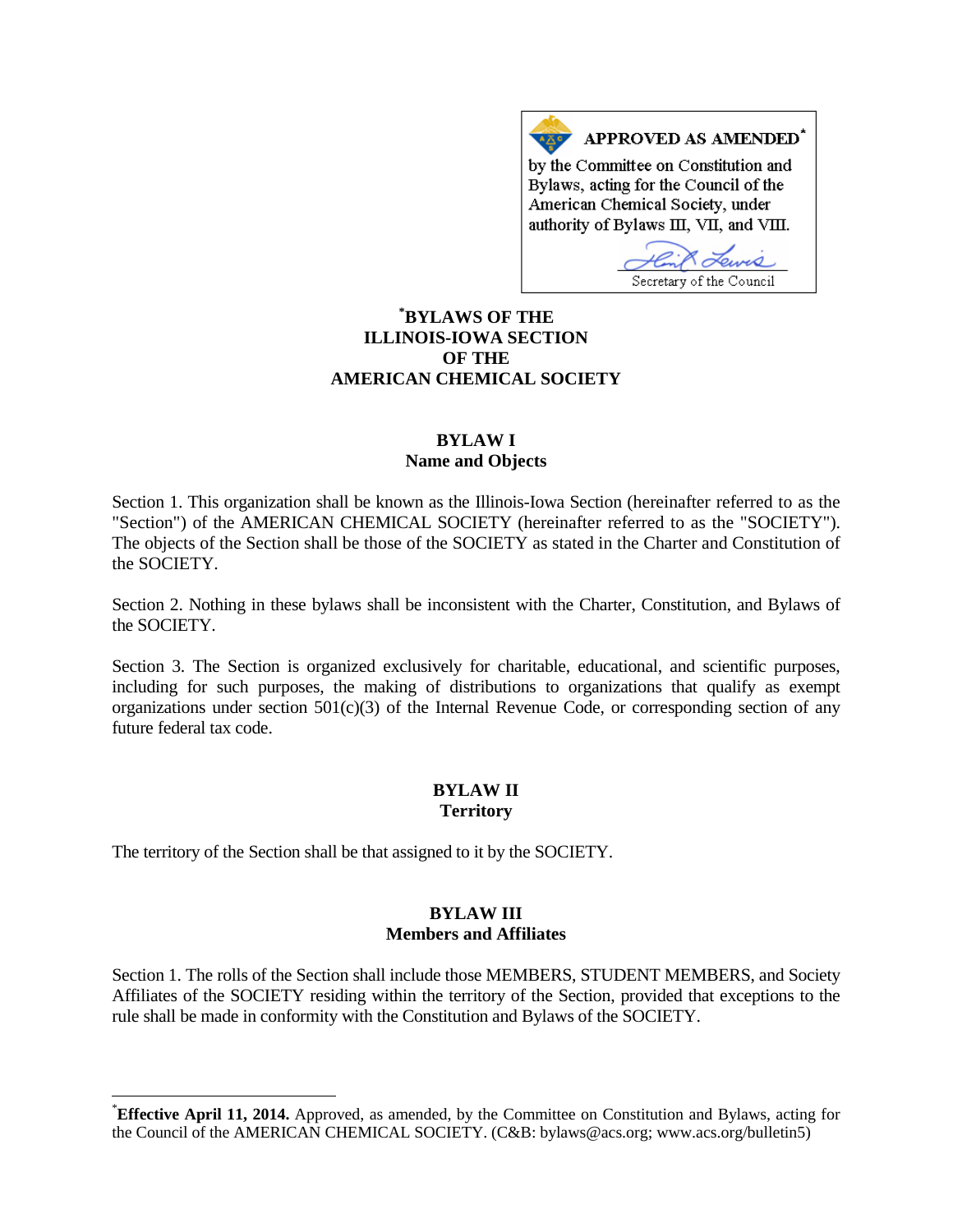Section 2. Persons who are not MEMBERS, STUDENT MEMBERS, or Society Affiliates of the SOCIETY but who are interested in chemistry and reside in the territory of the Section shall be eligible for affiliation with the Section. Requests for Section affiliation shall be reviewed by the Executive Committee. Upon approval and payment of the required annual dues, the applicant's name shall be added to the rolls of the Section as a Local Section Affiliate.

Section 3. MEMBERS, STUDENT MEMBERS, Society Affiliates, and Local Section Affiliates shall have such rights and privileges as are accorded them by the Constitution and Bylaws of the SOCIETY. Society Affiliates and Local Section Affiliates may not vote for or hold an elective position of the Section, vote on Articles of Incorporation and bylaws of the Section, or serve as a member of its Executive Committee or equivalent policy-making body.

Section 4. The name of a Local Section Affiliate shall be dropped from the rolls of the Section for nonpayment of dues.

## **BYLAW IV Officials**

Section 1. Officers of this Section shall be MEMBERS of the SOCIETY and the Section and shall consist of the Chair, Chair-Elect, Secretary, and Treasurer.

Section 2. The Section shall have Councilors and Alternate Councilors as provided in the Constitution and Bylaws of the SOCIETY.

Section 3. The Executive Committee shall consist of the officers of the Section, the Immediate Past Chair, and the Councilors and Alternate Councilors.

Section 4. The duties of the Chair shall be to preside at all meetings of the Section and of the Executive Committee. The Section Chair shall also serve as Program Chair. The Chair shall be responsible for the overall administration and efficient operation of the Section.

Section 5. The Chair-Elect shall succeed to the Chair at the expiration of the Chair's term of office or to fill a vacancy in the office of Chair. When such succession of the Chair-Elect to fill an unexpired term of the Chair occurs, the Executive Committee shall decide if the Chair-Elect office shall be filled for the remainder of the unexpired term. If so, an election shall be held as soon as possible in a similar manner as described elsewhere in these bylaws. The Chair-Elect shall preside at all meetings of the Section and Executive Committee in the absence of the Chair.

Section 6. The Secretary shall keep a record of the proceedings of the Section and of the Executive Committee; shall in cooperation with the Executive Committee make the reports required by the Constitution and Bylaws of the SOCIETY; shall, under the direction of the Chair, issue notices to the Section's members and affiliates, and to the Executive Committee; and shall perform all other duties as assigned by the Chair.

Section 7. The Treasurer shall have charge of all funds belonging to the Section and shall make all disbursements as authorized by the Executive Committee and shall make the reports required by the Constitution and Bylaws of the SOCIETY.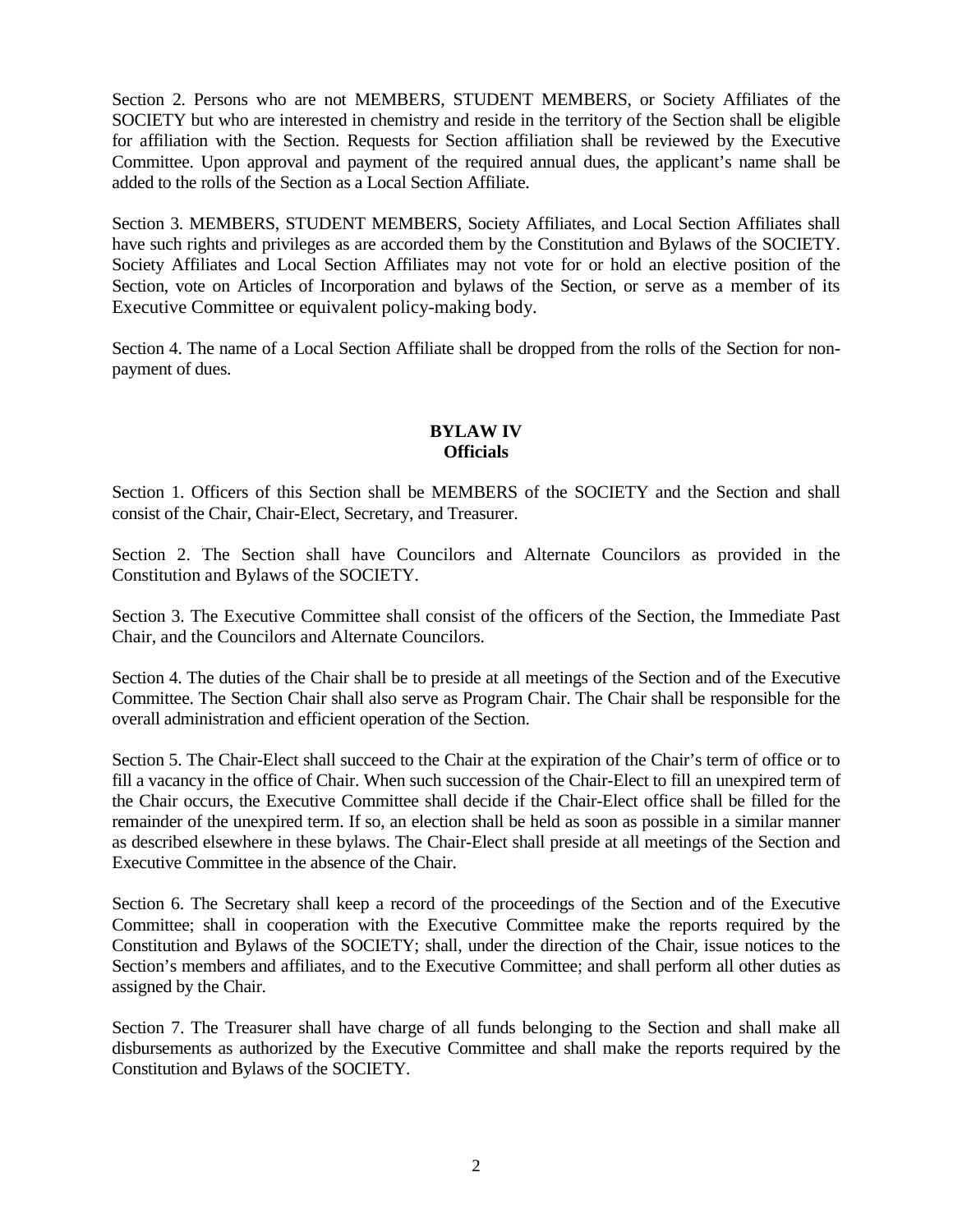Section 8. No salary shall be paid to any officer of the Section. Expenses incurred by officers and committees in the performance of their duties shall be paid by the Section, subject to the approval of the Executive Committee.

# **BYLAW V Recall of Elected Officials**

Section 1. The elected officials of the Section (officers or elected Executive Committee members) are subject to recall for neglect of duties or conduct injurious to the SOCIETY. Recall procedures are not applicable to Councilors and Alternate Councilors elected by Local Sections.

Section 2. The recall of an official shall be initiated when a signed petition, indicating in writing the specific charges and reasonable substantiating evidence is submitted to the Chair from at least five voting members of the Section. In the event the Chair is the official in question, the Chair-Elect shall receive the petition and shall assume the duties of the Office of Chair with respect to this issue until the issue is resolved.

Section 3. The Chair shall, without delay, determine that the petitioners are aware of the gravity of their actions and the procedures to be followed. The Chair shall seek an alternate resolution to the problem and a withdrawal of the petition at this time. In the absence of a resolution to the problem, the Chair shall notify the members of the Executive Committee and call a special meeting within thirty days.

- a. The Executive Committee shall promptly continue the recall process or dismiss the petition as ill-founded or find an alternative solution to the problem. The Chair shall promptly inform the petitioners and the official of the decision of the Executive Committee.
- b. If the proceedings continue, the Chair shall assign the duties of the official to another MEMBER of the Section until the issue is resolved.
- c. If the proceedings continue, the official shall be offered an opportunity to answer the allegations in the petition before the Executive Committee.

Every reasonable effort shall be made to contact the official throughout this procedure. That effort shall include a certified letter to the last known address on the official SOCIETY membership rolls. Upon notification, the official shall have thirty days to make a written response to the allegations. The Executive Committee shall decide whether to proceed after studying the official's response. The Chair shall inform the official and the petitioners of the decision of the Executive Committee.

If no contact with the official can be made after a reasonable effort, the Executive Committee may remove the official in question with a two-thirds (2/3) vote of the remaining members.

- d. If the proceedings continue, the official shall choose one of the following options:
	- (1) The official may resign.
	- (2) The official may request a recall vote in the same manner as the original election, which must be consistent with the Section bylaws. The voting membership shall be informed, through brief written statements prepared by the Executive Committee and the official,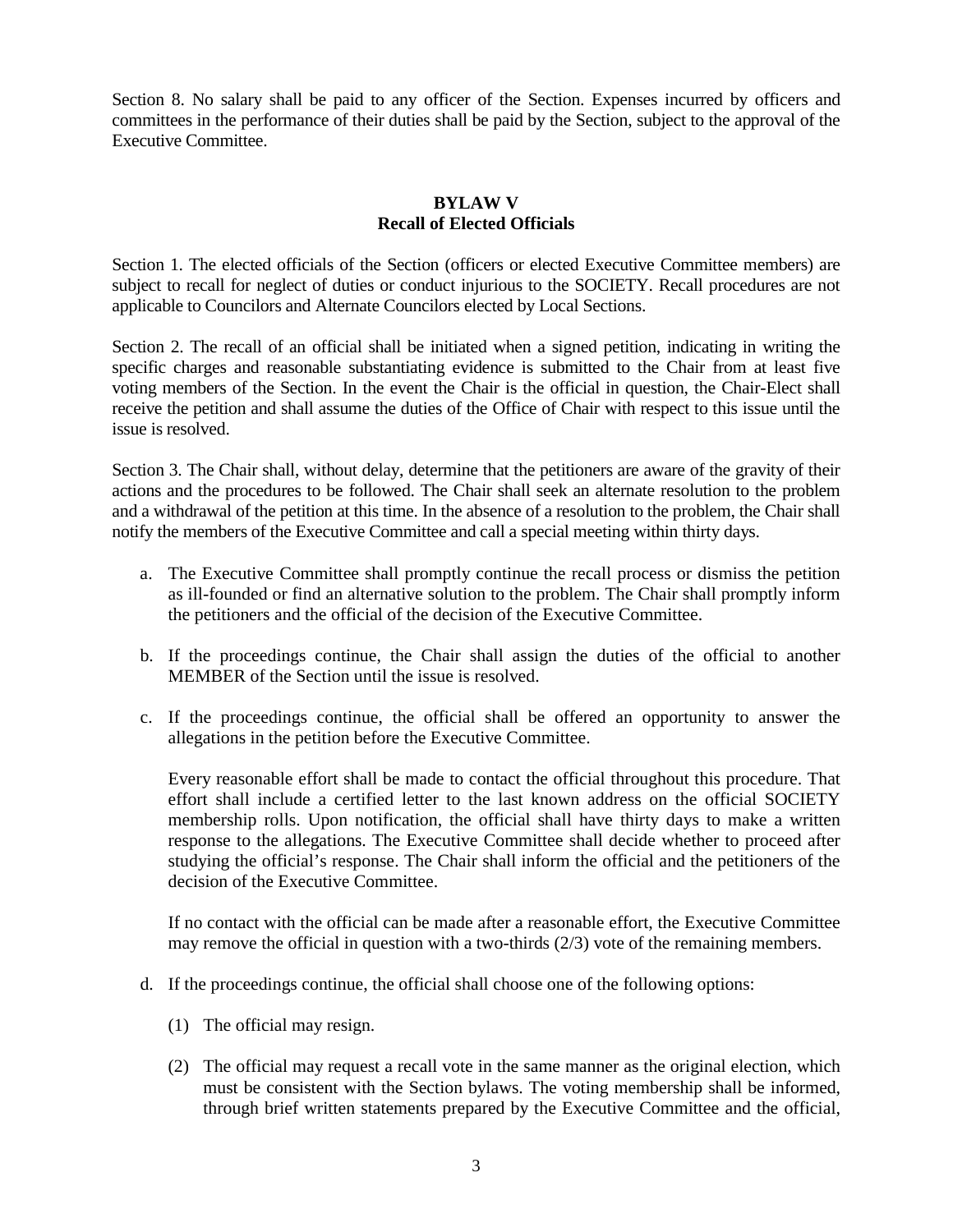of the issues involved with the recall vote. Both statements shall be distributed to the voting membership before the vote is taken.

- (3) The official may request a hearing and a recall vote by the remaining members of the Executive Committee. A two-thirds  $(2/3)$  vote of the remaining members of the Executive Committee shall be required to recall the official.
- (4) The official may choose not to respond and thus forfeit the position.

Section 4. The vacancy provisions of these bylaws shall be used to fill a vacancy caused by a recall process. The membership of the Section and the Executive Director of the SOCIETY shall be informed of the results of the recall process and the replacement of the official.

# **BYLAW VI Committees**

Section 1. The Executive Committee, as described elsewhere in these bylaws, shall conduct the affairs of the Section, except those delegated to officers or to other committees, or reserved for action by the Section as a whole. This Committee shall meet upon the call of the Chair or upon the call of any two members of the Committee with reasonable notice to the other members of the Committee. A majority of the Executive Committee shall constitute a quorum of that Committee. A summary of the actions of the Executive Committee shall be included in the regular meeting announcement. All Executive Committee meetings shall be open to the membership except that the chair may close a meeting while personnel, real estate, or legal matters are discussed.

Section 2. There shall be a Nominating Committee as described elsewhere in these bylaws and such other committees as deemed necessary by the Executive Committee or the Section Chair. It will be up to those committee members to elect their own chair. These committees shall report to the body that appoints them. During January, all committees of the previous year shall be reviewed for composition and objectives by the Executive Committee and/or the new Chair.

Section 3. An annual audit shall be conducted by two or more disinterested members, appointed by an officer with no authority to disburse funds. The audit report shall be submitted to the Executive Committee by February 14.

#### **BYLAW VII Section Meetings**

Section 1. The Section shall hold regular meetings at places and times designated by the Chair in accordance with these bylaws.

Section 2. The Secretary shall send notice of each meeting of the Section to all MEMBERS, STUDENT MEMBERS, Society Affiliates and Local Section Affiliates at least one week in advance of such meeting.

Section 3. The order of business meetings of the Section shall be as follows, unless altered by the Chair for special circumstances: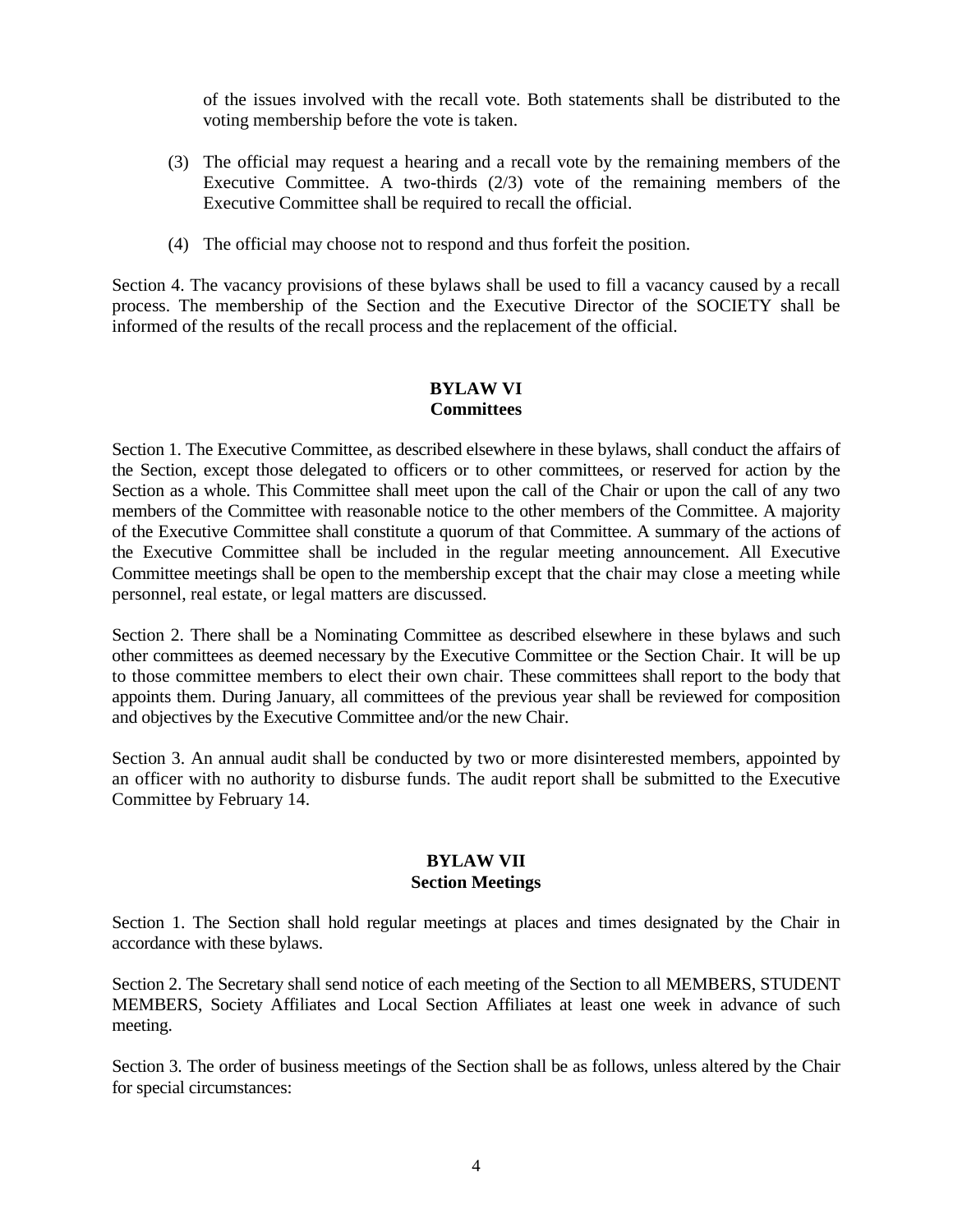- 1. Reports of Officers.
- 2. Reports of Committees.
- 3. Miscellaneous business
- 4. Reading of papers and discussion.
- 5. Adjournment.

Section 4. Fifteen members shall constitute a quorum for the transaction of business at general meetings.

Section 5. The most recent edition of *Robert's Rules of Order Newly Revised* shall be the parliamentary authority for all matters not covered in these bylaws or in the SOCIETY's documents.

### **BYLAW VIII Elections**

Section 1. The Chair, Chair-Elect, Secretary, and Treasurer shall take office following the program of the regular December meeting and hold office for one year or until their successors take office.

Section 2. At or before the September meeting, the Chair shall appoint a Nominating Committee that shall select nominees for the offices to be filled from the MEMBERS and report their selection to the Secretary. It shall be the duty of the Nominating Committee to ascertain that each candidate nominated by it is willing to serve. A list of nominees shall be included in the October meeting notice or distributed to all members by October 15, whichever comes first. At the October meeting, additional nominations may be made from the floor provided that the nomination is seconded by another member. Within five days following the October meeting, each nominee thus nominated must signify to the Secretary his/her willingness to serve. Additionally, written nominations must be received by the Section Secretary prior to November 1.

Section 3. The Councilors and Alternate Councilors shall be elected for a term of three years. The election of Councilors and Alternate Councilors shall follow the manner as directed above. Only ballots received by the Secretary prior to the reading of papers at the November meeting shall be counted for the election.

Section 4. Should a vacancy occur in any office during the year, the Executive Committee shall appoint a MEMBER to fill said office for the unexpired term, except as provided in the manner directed elsewhere in these bylaws. In the case of Councilors and Alternate Councilors, the appointee or appointees shall serve until the next regular election.

Section 5. No MEMBER shall be eligible to hold more than one office in the Section at any one time.

Section 6. In the event of a tie election, the Executive Committee shall determine the winner by secret ballot of the Executive Committee. In the event that the Executive Committee has an even number of members at the meeting at which the secret ballot is conducted, the Chair or the member sitting in for the Chair shall recuse themselves from the vote.

Section 7. In accordance with the SOCIETY's Bylaws, balloting procedures shall ensure fair balloting that is open to all eligible members, protection against fraudulent balloting, and the timely reporting and archiving of balloting results.